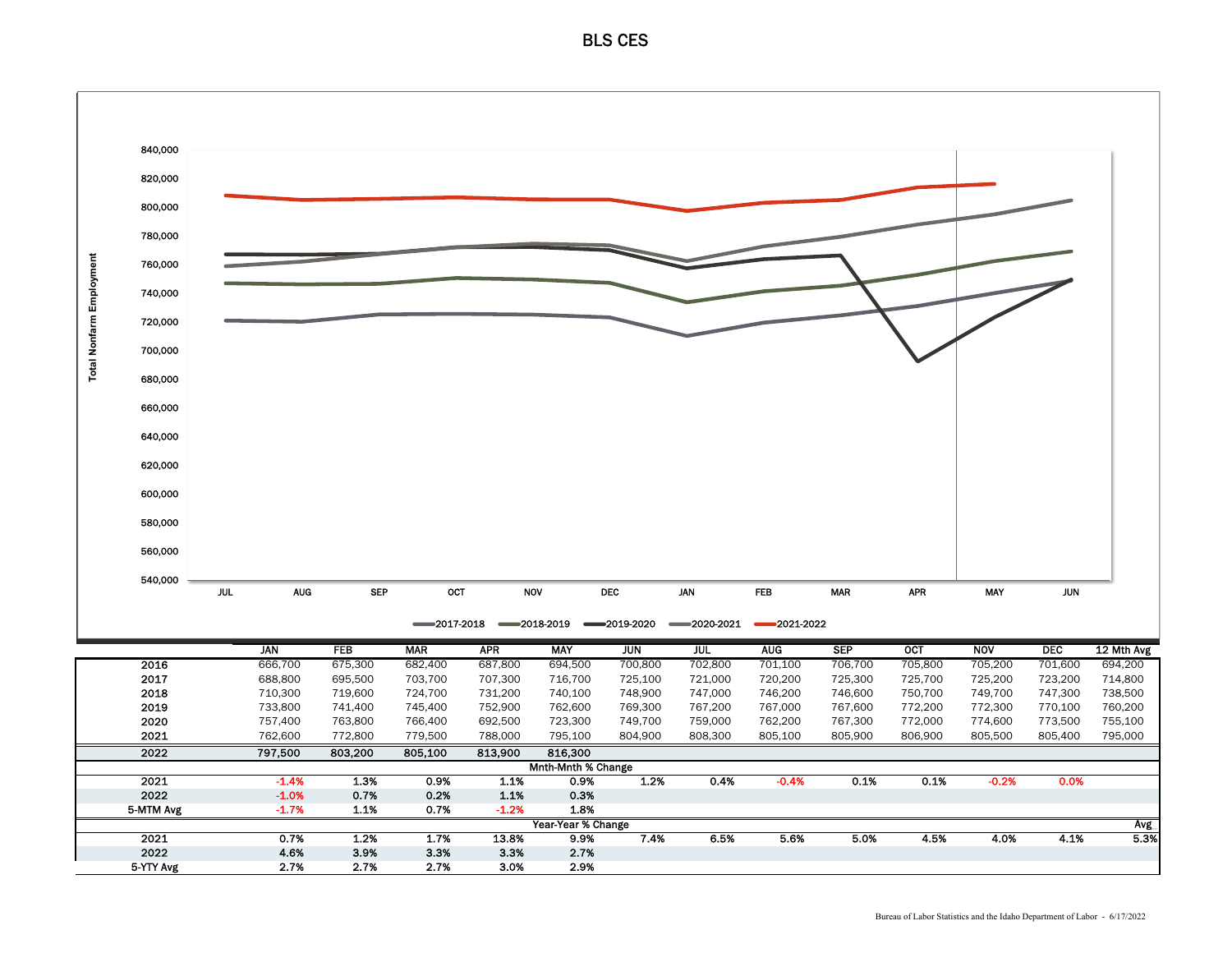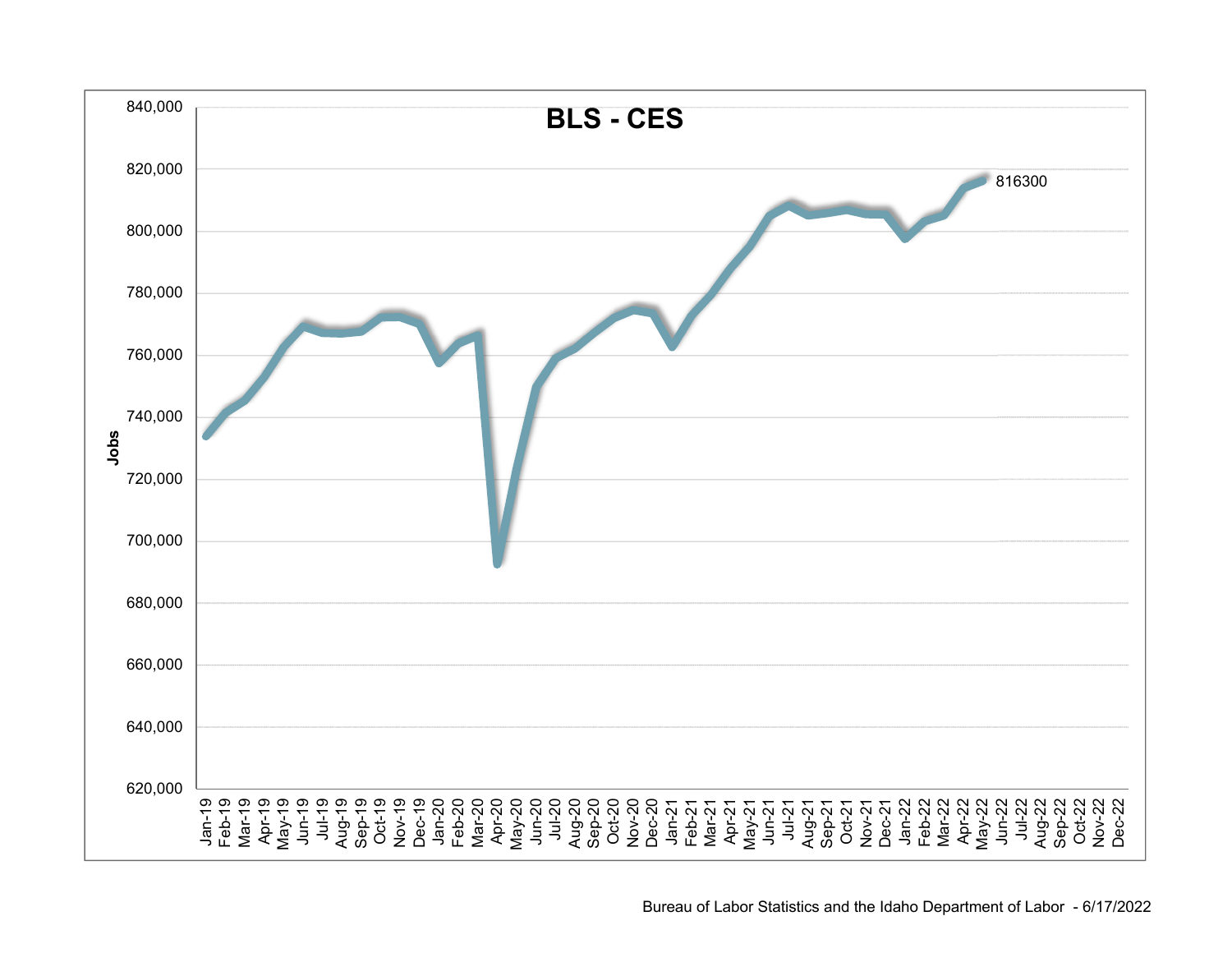| <b>May 2022</b><br><b>Current Employment Statistics</b> |                |                         |        | <b>Confidence Interval Bounds of Selected Month's Estimate</b> |       |          |        |          |        |          |
|---------------------------------------------------------|----------------|-------------------------|--------|----------------------------------------------------------------|-------|----------|--------|----------|--------|----------|
|                                                         | <b>Current</b> | <b>Estimated Change</b> |        | 1 Month                                                        |       | 3 Month  |        | 12 Month |        |          |
| <b>Industry Title</b>                                   | <b>Month</b>   |                         |        | 1 Month 3 Month 12 Month                                       |       |          |        |          |        |          |
| <b>Total Nonfarm</b>                                    | 816,300        | 2,400                   | 13,100 | 30,400                                                         | 6,805 | $-2,005$ | 20,448 | 5,752    | 44,234 | 16,566   |
| <b>Total Private</b>                                    | 686,500        | 2,800                   | 11,800 | 30,000                                                         | 7,149 | $-1,549$ | 19,051 | 4,549    | 43,639 | 16,361   |
| Goods Producing                                         | 137,600        | 1,100                   | 3,200  | 6,300                                                          | 3,077 | $-877$   | 6,487  | $-87$    | 12,515 | 85       |
| <b>Private Service Providing</b>                        | 548,900        | 1,700                   | 8,600  | 23,700                                                         | 5,572 | $-2,172$ | 15,063 | 2,137    | 35,842 | 11,558   |
| Mining and Logging                                      | 4,500          | 300                     | 400    | 700                                                            | 479   | 121      | 732    | 68       | 1,416  | $-16$    |
| Mining, Logging, and Construction                       | 65,700         | 800                     | 2,900  | 2,700                                                          | 2,351 | $-751$   | 5,425  | 375      | 7,291  | $-1,891$ |
| Construction                                            | 61,200         | 500                     | 2,500  | 2,000                                                          | 2,041 | $-1,041$ | 5,004  | $-4$     | 6,535  | $-2,535$ |
| Manufacturing                                           | 71,900         | 300                     | 300    | 3,600                                                          | 1,526 | $-926$   | 2,404  | $-1,804$ | 7,788  | $-588$   |
| Durable Goods                                           | 41,500         | 900                     | 300    | 3,800                                                          | 1,903 | $-103$   | 2,004  | $-1,404$ | 7,118  | 482      |
| Non-Durable Goods                                       | 30,400         | $-600$                  | 0      | $-200$                                                         | 104   | $-1,304$ | 1,234  | $-1,234$ | 2,356  | $-2,756$ |
| Trade, Transportation, and Utilities                    | 162,600        | $-200$                  | $-200$ | 9,400                                                          | 1,450 | $-1,850$ | 2,608  | $-3,008$ | 14,618 | 4,182    |
| <b>Wholesale Trade</b>                                  | 34,700         | $-300$                  | 600    | 3,000                                                          | 404   | $-1,004$ | 1,765  | $-565$   | 5,328  | 672      |
| <b>Retail Trade</b>                                     | 94,700         | $-200$                  | $-500$ | 1,900                                                          | 945   | $-1,345$ | 1,388  | $-2,388$ | 5,308  | $-1,508$ |
| <b>Transportation and Utilities</b>                     | 33,200         | 300                     | $-300$ | 4,500                                                          | 1,257 | $-657$   | 1,421  | $-2,021$ | 7,691  | 1,309    |
| Information                                             | 8,200          | 300                     | 200    | 1,000                                                          | 566   | 34       | 674    | $-274$   | 2,046  | $-46$    |
| <b>Financial Activities</b>                             | 39,000         | $-400$                  | $-400$ | $-2,100$                                                       | 266   | $-1,066$ | 748    | $-1,548$ | 356    | $-4,556$ |
| <b>Professional and Business Services</b>               | 106,900        | 1,400                   | 4,600  | 8,000                                                          | 3,216 | $-416$   | 7,624  | 1,576    | 13,871 | 2,129    |
| Professional, Scientific, and Technical Services        | 49,200         | 500                     | 800    | 4,800                                                          | 1,225 | $-225$   | 2,030  | $-430$   | 7,363  | 2,237    |
| Management of Companies and Enterprises                 | 8,000          | 0                       | 200    | 500                                                            | 145   | $-145$   | 465    | $-65$    | 1,077  | $-77$    |
| Administrative and Support and Waste Managem            | 49,700         | 900                     | 3,600  | 2,700                                                          | 2,558 | $-758$   | 6,349  | 851      | 7,951  | $-2,551$ |
| <b>Education and health services</b>                    | 118,900        | $-300$                  | 1,200  | 3,200                                                          | 1,352 | $-1,952$ | 3,870  | $-1,470$ | 8,179  | $-1,779$ |
| <b>Educational Services</b>                             | 14,100         | $-200$                  | $-100$ | 400                                                            | 440   | $-840$   | 1,052  | $-1,252$ | 2,124  | $-1,324$ |
| <b>Health Care and Social Assistance</b>                | 104,800        | $-100$                  | 1,300  | 2,800                                                          | 1,423 | $-1,623$ | 3,708  | $-1,108$ | 7,472  | $-1,872$ |
| Leisure and Hospitality                                 | 86,600         | 1,300                   | 2,900  | 2,300                                                          | 3,475 | $-875$   | 6,593  | $-793$   | 9,074  | $-4,474$ |
| Arts, Entertainment, and Recreation                     | 14,500         | $-600$                  | $-100$ | 1,200                                                          | 537   | $-1,737$ | 1,958  | $-2,158$ | 4,618  | $-2,218$ |
| <b>Accommodation and Food Services</b>                  | 72,100         | 1,900                   | 3,000  | 1,100                                                          | 3,754 | 46       | 6,066  | $-66$    | 6,948  | $-4,748$ |
| <b>Other Services</b>                                   | 26,700         | $-400$                  | 300    | 1,900                                                          | 603   | $-1,403$ | 1,864  | $-1,264$ | 4,711  | $-911$   |

**For informaƟon on Bureau of Labor StaƟsƟc confidence interval calculaƟons, please visit:**

**www.bls.gov/sae/790stderr.htm**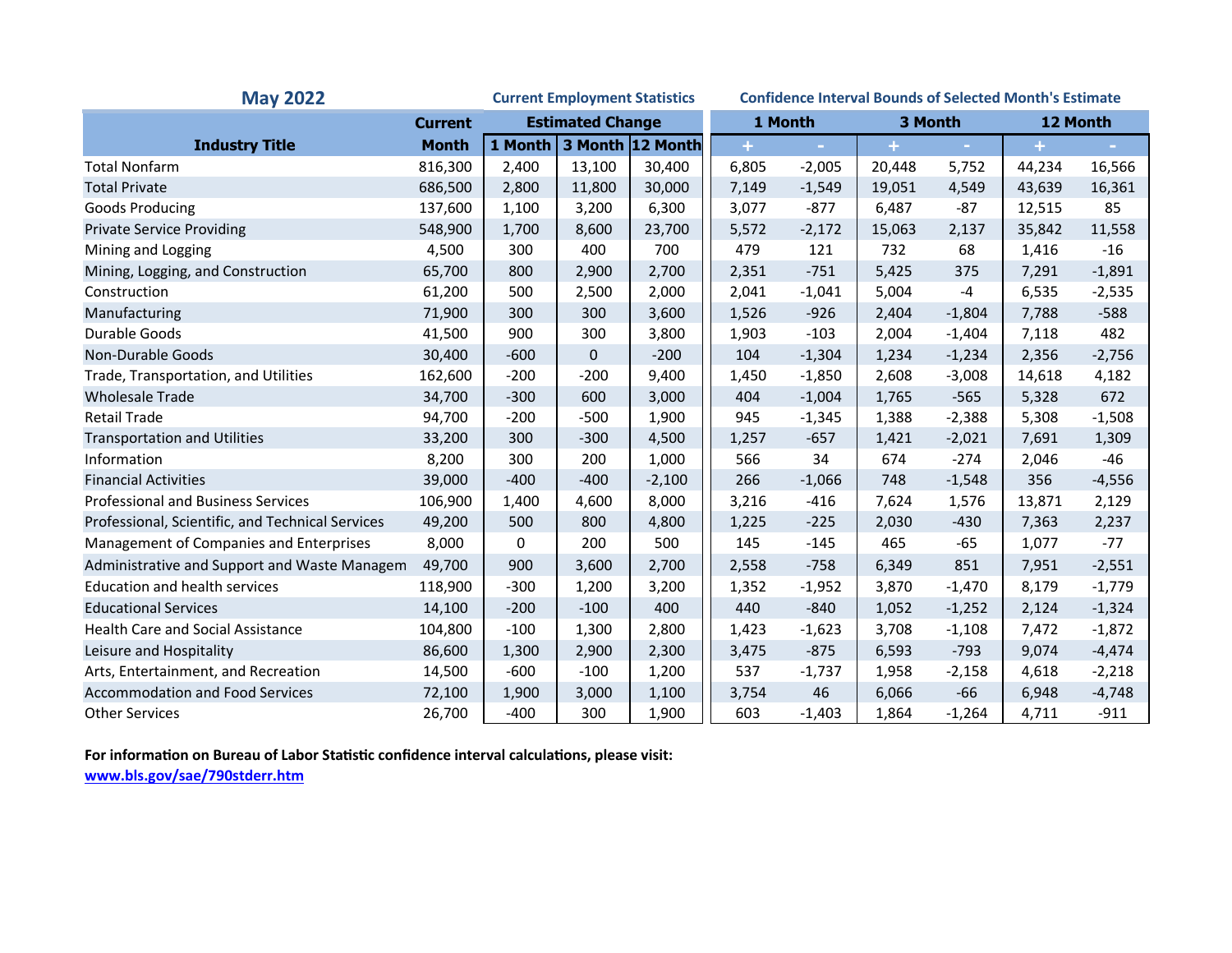|                        | May                                                                        |                    |                    |                    |                  |                    |                    |                           | 2022             |                     |
|------------------------|----------------------------------------------------------------------------|--------------------|--------------------|--------------------|------------------|--------------------|--------------------|---------------------------|------------------|---------------------|
|                        |                                                                            |                    |                    |                    |                  |                    |                    | Yr-to-Yr                  |                  |                     |
| <b>NAICS</b>           | <b>Category</b>                                                            | <u>MAY</u>         | <u>APR</u>         | <b>MAY-2021</b>    | <b>Change</b>    | <u>%</u>           | Avg*               | <b>Change</b>             | <u>%</u>         | <u>Avg*</u>         |
| 00-000000<br>05-000000 | <b>Total Nonfarm</b><br><b>Total Private</b>                               | 816,300<br>686,500 | 813,900<br>683,700 | 795,100<br>668,500 | 2,400<br>2,800   | 0.3%<br>0.4%       | 1.8%<br>2.2%       | 21,200<br>18,000          | 2.7%<br>2.7%     | 2.9%<br>3.3%        |
| 06-000000              | <b>Goods Producing</b>                                                     | 137,600            | 136,500            | 135,100            | 1,100            | 0.8%               | 2.5%               | 2,500                     | 1.9%             | 4.3%                |
| 07-000000              | Service Providing. (Inc. Gov)                                              | 678,700            | 677,400            | 660,000            | 1.300            | 0.2%               | 1.7%               | 18,700                    | 2.8%             | 2.6%                |
| 08-000000              | <b>Private Service Providing</b>                                           | 548,900            | 547,200            | 533,400            | 1,700            | 0.3%               | 2.1%               | 15,500                    | 2.9%             | 3.1%                |
| 10-000000              | <b>Natural Resources</b>                                                   | 4,500              | 4,200              | 4.000              | 300              | 7.1%               | 17.1%              | 500                       | 12.5%            | 1.5%                |
| 20-000000<br>20-236000 | Construction<br><b>Construction of Buildings</b>                           | 61,200<br>14,300   | 60,700<br>14,200   | 61,000<br>14,400   | 500<br>100       | 0.8%<br>0.7%       | 4.1%<br>3.5%       | 200<br>-100               | 0.3%<br>$-0.7\%$ | 7.9%<br>8.7%        |
| 20-236100              | <b>Residential Building Const.</b>                                         | 8,900              | 8,800              | 8,900              | 100              | 1.1%               | 3.8%               | 0                         | 0.0%             | 10.6%               |
| 20-237000              | Heavy And Civil Const.                                                     | 7,200              | 7,000              | 7,200              | 200              | 2.9%               | 7.3%               | $\mathbf 0$               | 0.0%             | 7.6%                |
| 20-238000<br>20-238100 | <b>Specialty Trade Contractors</b><br>Foundtn, Strctre, Blding Contract    | 39,700<br>10.200   | 39,500<br>10,200   | 39,400<br>10,300   | 200<br>$\circ$   | 0.5%<br>0.0%       | 3.7%<br>3.6%       | 300<br>-100               | 0.8%<br>$-1.0\%$ | 7.6%<br>9.0%        |
| 20-238200              | <b>Building Equipment Contractors</b>                                      | 14,700             | 14,600             | 14,000             | 100              | 0.7%               | 2.1%               | 700                       | 5.0%             | 6.4%                |
| 20-238300              | <b>Building Finishing Contractors</b>                                      | 7,800              | 7,800              | 8,100              | 0                | 0.0%               | 4.3%               | -300                      | $-3.7%$          | 8.2%                |
| 20-238900              | <b>Other Specialty Trade Contractors</b>                                   | 7,000              | 6,900              | 7,000              | 100              | 1.4%               | 6.8%               | 0                         | 0.0%             | 7.9%                |
| 30-000000<br>31-000000 | Manufacturing<br><b>Durable Goods</b>                                      | 71,900<br>41,500   | 71,600<br>40,600   | 70,100<br>40,400   | 300<br>900       | 0.4%<br>2.2%       | 0.6%<br>0.7%       | 1,800<br>1,100            | 2.6%<br>2.7%     | 1.8%<br>1.6%        |
| 31-334000              | Computer And Elect. Manufact.                                              | 10,200             | 10,300             | 10,900             | -100             | -1.0%              | 0.2%               | -700                      | $-6.4%$          | $-2.5%$             |
| 31-334100              | Computer And Periph. Manufact.                                             | 1,600              | 1,600              | 1,700              | $\mathbf 0$      | 0.0%               | $-1.9%$            | -100                      | $-5.9%$          | $-4.7%$             |
| 31-334400<br>32-000000 | Semiconducter & Othr Elect. Manuf.<br>Nondurable Goods                     | 7,600<br>30,400    | 7,600<br>31,000    | 8,200<br>29,700    | 0<br>-600        | 0.0%<br>-1.9%      | 0.0%<br>0.4%       | $-600$<br>700             | $-7.3%$<br>2.4%  | -2.2%<br>2.2%       |
| 32-311000              | <b>Food Manufacturing</b>                                                  | 19,700             | 19,900             | 19,000             | $-200$           | $-1.0%$            | 0.2%               | 700                       | 3.7%             | 2.1%                |
| 32-311400              | Fruit & Vegetable Manufacturing                                            | 7,000              | 7,100              | 7,000              | $-100$           | $-1.4%$            | 0.0%               | $\circ$                   | 0.0%             | 0.0%                |
| 40-000000              | Trade, Transportation, & Utilities                                         | 162,600            | 162,800            | 156,400            | $-200$           | $-0.1%$            | 1.5%               | 6.200                     | 4.0%             | 2.9%                |
| 41-000000<br>41-423000 | Wholesale Trade<br>Merchant Whisalers Dur. Gds                             | 34,700<br>19,200   | 35,000<br>19,200   | 32,700<br>17,900   | $-300$<br>0      | $-0.9%$<br>0.0%    | 0.7%<br>0.7%       | 2,000<br>1,300            | 6.1%<br>7.3%     | 3.3%<br>4.2%        |
| 41-424000              | Merchant Whisalers Nondur. Gds                                             | 13,900             | 13,900             | 13,100             | $\circ$          | 0.0%               | 0.6%               | 800                       | 6.1%             | 2.1%                |
| 42-000000              | <b>Retail Trade</b>                                                        | 94,700             | 94,900             | 92,600             | $-200$           | $-0.2%$            | 2.2%               | 2,100                     | 2.3%             | 1.9%                |
| 42-441000<br>42-444000 | Motor Vehicle And Parts Dealers<br>Blding Materials & Garden Supplies      | 14,600<br>10,400   | 14,600<br>10,300   | 14,000<br>10,900   | 0<br>100         | 0.0%<br>1.0%       | 1.4%<br>3.8%       | 600<br>-500               | 4.3%<br>-4.6%    | 1.5%<br>4.4%        |
| 42-445000              | <b>Food And Beverage Stores</b>                                            | 16,600             | 16,600             | 16,000             | 0                | 0.0%               | 1.1%               | 600                       | 3.8%             | 3.8%                |
| 42-445100<br>42-452000 | <b>Grocery Stores</b><br><b>General Merchandise Stores</b>                 | 14,900<br>18,100   | 14,800<br>18.500   | 14.100<br>17,700   | 100<br>-400      | 0.7%<br>2.2%       | 1.1%<br>1.8%       | 800<br>400                | 5.7%<br>2.3%     | 3.7%<br>0.6%        |
| 42-452200              | <b>Department Stores</b>                                                   | 3,900              | 3,900              | 3,700              | 0                | 0.0%               | 3.3%               | 200                       | 5.4%             | $-2.6%$             |
| 42-452300              | <b>Other General Merchandise Stores</b>                                    | 14,200             | 14,600             | 14,000             | -400             | $-2.7\%$           | 1.7%               | 200                       | 1.4%             | 2.2%                |
| 43-000000<br>43-220000 | Transport., Wrhouse, And Utilities<br><b>Utilities</b>                     | 33.200<br>3,100    | 32.900<br>3,100    | 31.100<br>3,100    | 300<br>0         | 0.9%<br>0.0%       | 0.1%<br>1.4%       | 2,100<br>$\circ$          | 6.8%<br>0.0%     | 6.3%<br>0.0%        |
| 43-400089              | <b>Transportation And Warehousing</b>                                      | 30,100             | 29,800             | 28,000             | 300              | 1.0%               | 0.0%               | 2,100                     | 7.5%             | 7.2%                |
| 43-484000              | <b>Truck Transportation</b>                                                | 10,900             | 10,900             | 10,500             | 0                | 0.0%               | 0.2%               | 400                       | 3.8%             | 1.2%                |
| 43-484100              | <b>General Freight Trucking</b>                                            | 7,300              | 7,300              | 7,200              | 0                | 0.0%               | 0.6%               | 100                       | 1.4%             | 1.5%                |
| 50-000000<br>50-517000 | Information<br>Telecommunications                                          | 8,200<br>2,100     | 7,900<br>2,100     | 8,000<br>2,200     | 300<br>0         | 3.8%<br>0.0%       | 1.9%<br>1.0%       | 200<br>-100               | 2.5%<br>$-4.5%$  | $-1.6%$<br>$-4.2\%$ |
| 55-000000              | <b>Financial Activities</b>                                                | 39,000             | 39,400             | 38,900             | -400             | $-1.0%$            | 0.9%               | 100                       | 0.3%             | 3.3%                |
| 55-520000              | Finance And Insurance                                                      | 28,600             | 29,000             | 28,400             | $-400$           | $-1.4%$            | 0.4%               | 200                       | 0.7%             | 2.4%                |
| 55-522000              | <b>Credit Intermediation Activities</b>                                    | 12,900             | 13,000             | 12,700             | $-100$           | $-0.8%$            | 0.3%               | 200                       | 1.6%             | 1.9%                |
| 55-524000<br>55-530000 | <b>Insurance Carriers Activities</b><br>Real Estate And Rental And Leasing | 12,800<br>10,400   | 12,900<br>10,400   | 12,700<br>10,500   | $-100$<br>0      | $-0.8%$<br>0.0%    | 0.3%<br>2.7%       | 100<br>-100               | 0.8%<br>$-1.0%$  | 1.9%<br>6.3%        |
| 60-000000              | Professional And Business Services                                         | 106,900            | 105,500            | 103,700            | 1,400            | 1.3%               | 1.6%               | 3,200                     | 3.1%             | 3.3%                |
| 60-540000              | Prof., Scientific. Technical Services                                      | 49,200             | 48,700             | 46,100             | 500              | 1.0%               | $-0.2%$            | 3,100                     | 6.7%             | 5.4%                |
| 60-541300              | Architectural, Engineering, Services                                       | 8,800              | 8,700              | 8,000              | 100              | 1.1%               | 2.0%               | 800                       | 10.0%            | 5.6%                |
| 60-541700<br>60-550000 | Scientific Research & Development<br>Mgmnt. Of Companies & Enterprises     | 8,000<br>8.000     | 7,800<br>8,000     | 7,400<br>7.700     | 200<br>0         | 2.6%<br>0.0%       | 1.5%<br>1.2%       | 600<br>300                | 8.1%<br>3.9%     | 4.6%<br>4.8%        |
| 60-560000              | Admin., Support, Waste Mgmnt Serv.                                         | 49,700             | 48,800             | 49,900             | 900              | 1.8%               | 3.1%               | -200                      | $-0.4%$          | 1.3%                |
| 60-561000              | Administrative, Support Services                                           | 45,100             | 44,200             | 45,600             | 900              | 2.0%               | 3.2%               | $-500$                    | $-1.1%$          | 1.0%                |
| 60-561300<br>60-561400 | <b>Employment Services</b><br><b>Business Support Services</b>             | 15.100<br>9,100    | 15,000<br>9,200    | 14.100<br>10,500   | 100<br>-100      | 0.7%<br>$-1.1%$    | 3.0%<br>$-0.4%$    | 1,000<br>$-1.400 - 13.3%$ | 7.1%             | $-0.8%$<br>$-3.3%$  |
| 60-561420              | <b>Telephone Call Centers</b>                                              | 7,100              | 7,200              | 8,100              | $-100$           | $-1.4%$            | $-1.1%$            |                           | $-1.000 - 12.3%$ | $-3.6%$             |
| 60-561700              | Services To Buildings And Dwellings                                        | 13,000             | 12,600             | 13,900             | 400              | 3.2%               | 8.6%               | -900                      | $-6.5%$          | 4.4%                |
| 65-000000              | <b>Education And Health Services</b>                                       | 118,900            | 119,200<br>14,300  | 117,200            | -300             | $-0.3%$            | 0.9%               | 1,700                     | 1.5%             | 3.5%                |
| 65-610000<br>65-620000 | <b>Educational Services</b><br><b>Health Care And Social Services</b>      | 14,100<br>104,800  | 104.900            | 14,100<br>103.100  | $-200$<br>$-100$ | $-1.4%$<br>$-0.1%$ | 0.5%<br>1.0%       | 0<br>1,700                | 0.0%<br>1.6%     | 4.0%<br>3.5%        |
| 65-621000              | Ambulatory Health Care                                                     | 47,500             | 47,900             | 46,700             | $-400$           | $-0.8%$            | 1.9%               | 800                       | 1.7%             | 4.9%                |
| 65-622000<br>65-622100 | Hospitals<br>General Medical And Surgical                                  | 25,600<br>23,200   | 25,500<br>23,000   | 25,200<br>22,700   | 100<br>200       | 0.4%<br>0.9%       | $-0.7%$<br>$-0.5%$ | 400<br>500                | 1.6%<br>2.2%     | 2.3%<br>1.3%        |
| 65-623000              | Nursing & Residential Care Facilities                                      | 15,000             | 14,900             | 15,000             | 100              | 0.7%               | 0.1%               | 0                         | 0.0%             | 0.9%                |
| 65-624000              | Social Assistance                                                          | 16,700             | 16,600             | 16,200             | 100              | 0.6%               | 1.9%               | 500                       | 3.1%             | 2.2%                |
| 70-000000              | Leisure And Hospitality                                                    | 86,600             | 85,300             | 83,200             | 1,300            | 1.5%               | 7.6%               | 3,400                     | 4.1%             | 4.7%                |
| 70-710000<br>70-713000 | Arts, Entertainment, Recreation<br>Amusement Gambling, Recreation          | 14,500<br>12,300   | 15.100<br>12,700   | 13.200<br>11,200   | -600<br>$-400$   | $-4.0%$<br>$-3.1%$ | 11.0%<br>11.9%     | 1,300<br>1,100            | 9.8%<br>9.8%     | 8.2%<br>7.6%        |
| 70-713900              | Other Amusement & Recreation Ind.                                          | 10,800             | 11,300             | 9,400              | -500             | $-4.4%$            | 7.0%               | 1,400                     | 14.9%            | 7.1%                |
| 70-720000              | Accommodation And Food Services                                            | 72,100             | 70,200             | 70,000             | 1,900            | 2.7%               | 7.1%               | 2,100                     | 3.0%             | 4.1%                |
| 70-721000<br>70-722000 | Accommodations                                                             | 10,600<br>61.500   | 9,900<br>60,300    | 9,400<br>60,600    | 700<br>1,200     | 7.1%<br>2.0%       | 9.9%<br>6.6%       | 1,200<br>900              | 12.8%<br>1.5%    | 5.5%<br>4.0%        |
|                        |                                                                            |                    |                    |                    |                  |                    |                    |                           |                  | 3.4%                |
| 70-722511              | Food Service And Drinking Places<br><b>Full Service Restaurants</b>        | 24,600             | 24,300             | 24,600             | 300              | 1.2%               | 12.9%              | $\circ$                   | 0.0%             |                     |
| 70-722590              | <b>Limited Service Restaurants</b>                                         | 31,400             | 31,300             | 31,400             | 100              | 0.3%               | 3.7%               | 0                         | 0.0%             | 4.9%                |
| 80-000000              | <b>Other Services</b>                                                      | 26,700             | 27,100             | 26,000             | $-400$           | $-1.5%$            | 2.5%               | 700                       | 2.7%             | 1.6%                |
| 80-811000              | <b>Repair And Maintenance</b>                                              | 8,700              | 8,700              | 8,600              | $\circ$          | 0.0%               | 2.3%               | 100                       | 1.2%             | 3.7%                |
| 80-811100              | Automotive Repair & Maintenance                                            | 6,300              | 6,300              | 6,100              | 0                | 0.0%               | 1.5%               | 200                       | 3.3%             | 3.3%                |
| 90-000000<br>90-910000 | <b>Total Government</b><br><b>Federal Government</b>                       | 129,800<br>13,500  | 130,200<br>12,700  | 126,600<br>13,800  | -400<br>800      | $-0.3%$<br>6.3%    | 0.2%<br>6.1%       | 3,200<br>$-300$           | 2.5%<br>$-2.2%$  | 0.6%<br>1.4%        |
| 90-940000              | State And Local Government                                                 | 116,300            | 117,500            | 112,800            | $-1,200$         | $-1.0%$            | $-0.4%$            | 3,500                     | 3.1%             | 0.5%                |
| 90-920000              | <b>State Government</b>                                                    | 30,500             | 32,700             | 29,100             | $-2,200$         | $-6.7%$            | $-2.1%$            | 1,400                     | 4.8%             | $-1.0\%$            |
| 90-921611<br>90-929999 | <b>State Education</b><br>State Administration                             | 15,600<br>14,900   | 17,900<br>14,800   | 13,400<br>15,700   | $-2,300$<br>100  | $-12.8%$<br>0.7%   | $-5.5%$<br>1.2%    | 2,200<br>$-800$           | 16.4%<br>$-5.1%$ | $-2.5%$<br>0.4%     |
| 90-930000<br>90-931611 | <b>Local Government</b><br><b>Local Education</b>                          | 85,800<br>46,500   | 84,800<br>46,200   | 83,700<br>45,000   | 1,000<br>300     | 1.2%<br>0.6%       | 0.2%<br>$-1.2%$    | 2,100<br>1,500            | 2.5%<br>3.3%     | 1.0%<br>0.8%        |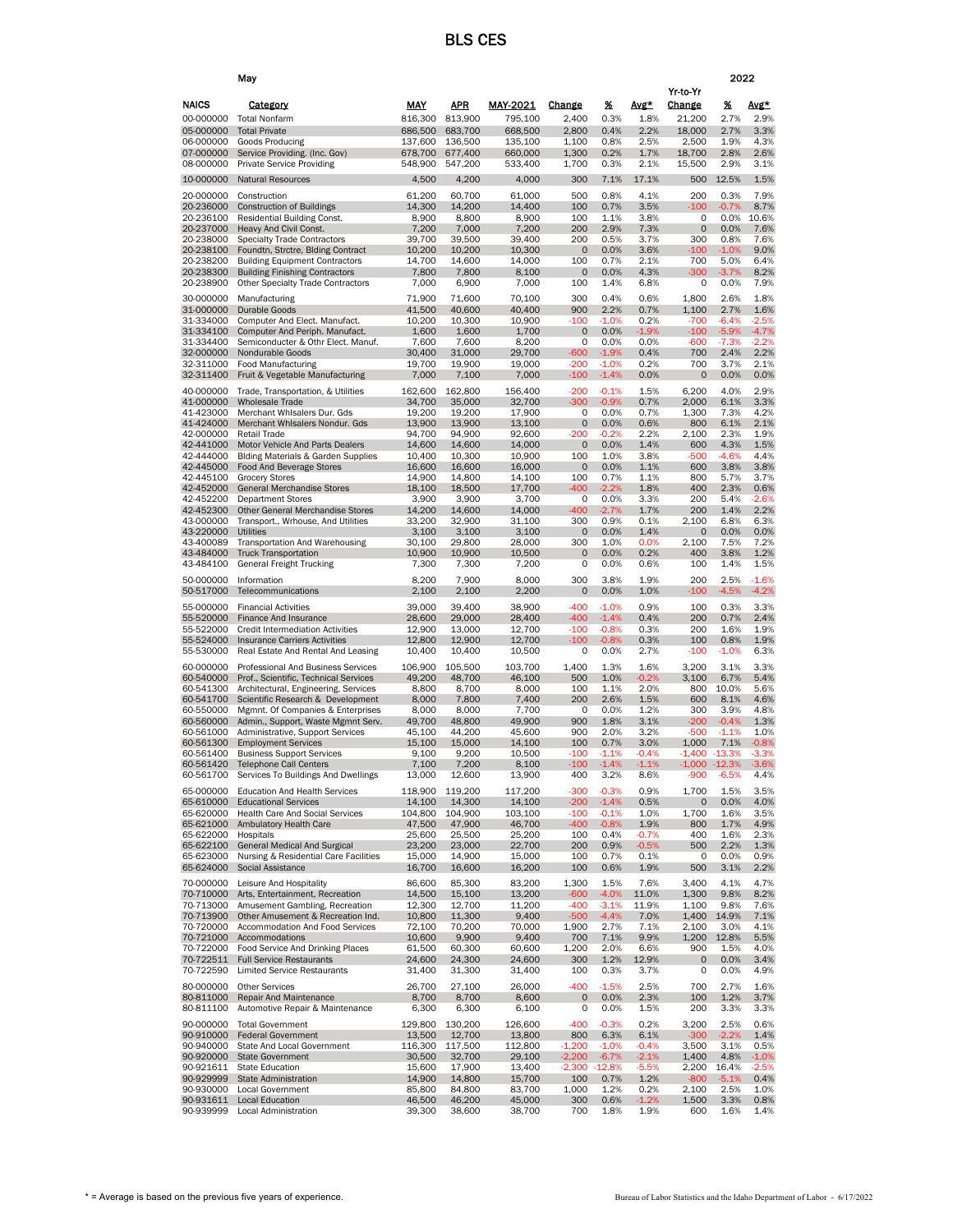## **PRELIMINARY AND FINAL ESTIMATE COMPARISON**

**April ‐ 2022**

| <b>NAICS</b>           | Category                                         | Final            | Preliminary      | Change         | $\%$         |
|------------------------|--------------------------------------------------|------------------|------------------|----------------|--------------|
| 00-000000              | TOTAL NONFARM                                    | 813,900          | 813,700          | 200            | 0.0%         |
| 05-000000              | <b>TOTAL PRIVATE</b>                             | 683,700          | 683,900          | (200)          | 0.0%         |
| 06-000000              | <b>GOODS PRODUCING</b>                           | 136,500          | 136,300          | 200            | 0.1%         |
| 07-000000              | SERVICE PROVIDING. (INC. GOV)                    | 677,400          | 677,400          | 0              | 0.0%         |
| 08-000000              | PRIVATE SERVICE PROVIDING                        | 547,200          | 547,600          | (400)          | $-0.1%$      |
| 10-000000              |                                                  |                  |                  |                | $-2.3%$      |
|                        | NATURAL RESOURCES                                | 4,200            | 4,300            | (100)          |              |
| 20-000000              | CONSTRUCTION                                     | 60,700           | 60,300           | 400            | 0.7%         |
| 20-236000              | <b>CONSTRUCTION OF BUILDING</b>                  | 14,200           | 14,100           | 100            | 0.7%         |
| 20-236100              | RESIDENTIAL BUILDING CONST.                      | 8,800            | 8,700            | 100            | 1.1%         |
| 20-237000              | HEAVY AND CIVIL CONST.                           | 7,000            | 7,000            | 0              | 0.0%         |
| 20-238000              | SPECIALTY TRADE CONTRACTORS                      | 39,500           | 39,200           | 300            | 0.8%         |
| 20-238100              | FOUNDTN, STRCTRE, BLDING CONTRACT                | 10,200           | 10,100           | 100            | 1.0%         |
| 20-238200              | <b>BUILDING EQUIPMENT CONTRACTORS</b>            | 14,600           | 14,500           | 100            | 0.7%         |
| 20-238300              | <b>BUILDING FINISHING CONTRACTORS</b>            | 7,800            | 7,800            | 0              | 0.0%         |
| 20-238900              | OTHER SPECIALTY TRADE CONTRACTORS                | 6,900            | 6,800            | 100            | 1.5%         |
|                        |                                                  |                  |                  |                |              |
| 30-000000              | MANUFACTURING                                    | 71,600           | 71,700           | (100)          | $-0.1%$      |
| 31-000000              | <b>DURABLE GOODS</b>                             | 40,600           | 40,600           | 0              | 0.0%         |
| 31-334000              | COMPUTER AND ELECT. MANUFACT.                    | 10,300           | 10,300           | 0              | 0.0%         |
| 31-334100              | COMPUTER AND PERIPH. MANUFACT.                   | 1,600            | 1,600            | $\overline{0}$ | 0.0%         |
| 31-334400              | SEMICONDUCTER & OTHR ELECT. MANUF.               | 7,600            | 7,600            | 0              | 0.0%         |
| 32-000000              | NONDURABLE GOODS                                 | 31,000           | 31,100           | (100)          | $-0.3%$      |
| 32-311000              | FOOD MANUFACTURING                               | 19,900           | 19,500           | 400            | 2.1%         |
| 32-311400              | FRUIT & VEGETABLE MANUFACTURING                  | 7,100            | 7,000            | 100            | 1.4%         |
|                        |                                                  |                  |                  |                |              |
| 40-000000              | TRADE, TRANSPORTATION, & UTILITIES               | 162,800          | 163,100          | (300)          | $-0.2%$      |
| 41-000000              | <b>WHOLESALE TRADE</b>                           | 35,000           | 35,100           | (100)          | $-0.3%$      |
| 41-423000              | MERCHANT WHLSALERS DUR. GDS                      | 19,200           | 19,100           | 100            | 0.5%         |
| 41-424000              | MERCHANT WHLSALERS NONDUR, GDS                   | 13,900           | 13,900           | 0              | 0.0%         |
| 42-000000              | <b>RETAIL TRADE</b>                              | 94,900           | 95,400           | (500)          | $-0.5%$      |
| 42-441000              | MOTOR VEHICLE AND PARTS DEALERS                  | 14,600           | 14,600           | 0              | 0.0%         |
| 42-444000              | BLDING MATERIALS & GARDEN SUPPLIES               | 10,300           | 10,300           | 0              | 0.0%         |
| 42-445000              | FOOD AND BEVERAGE STORES                         | 16,600           | 16,600           | 0              | 0.0%         |
| 42-445100              | <b>GROCERY STORES</b>                            | 14,800           | 14.800           | 0              | 0.0%         |
| 42-452000              | <b>GENERAL MERCHANDISE STORES</b>                | 18,500           | 18,500           | 0              | 0.0%         |
| 42-452200              | <b>DEPARTMENT STORES</b>                         | 3,900            | 3,900            | 0              | 0.0%         |
| 42-452300              | OTHER GENERAL MERCHANDISE STORES                 | 14,600           | 14,600           | 0              | 0.0%         |
| 43-000000              | TRANSPORT., WRHOUSE, AND UTILITIES               | 32,900           | 32,600           | 300            | 0.9%         |
| 43-220000              | <b>UTILITIES</b>                                 | 3,100            | 3,000            | 100            | 3.3%         |
| 43-400089              | TRANSPORTATION AND WAREHOUSING                   | 29,800           | 29,600           | 200            | 0.7%         |
| 43-484000              | <b>TRUCK TRANSPORTATION</b>                      | 10,900           | 10,800           | 100            | 0.9%         |
| 43-484100              | <b>GENERAL FREIGHT TRUCKING</b>                  | 7,300            | 7,200            | 100            | 1.4%         |
|                        |                                                  |                  |                  |                |              |
| 50-000000              | <b>INFORMATION</b>                               | 7,900            | 7,900            | 0              | 0.0%         |
| 50-517000              | TELECOMMUNICATIONS                               | 2,100            | 2,100            | $\overline{0}$ | 0.0%         |
|                        |                                                  |                  |                  |                |              |
| 55-000000              | <b>FINANCIAL ACTIVITIES</b>                      | 39,400           | 39,400           | 0              | 0.0%         |
| 55-520000              | FINANCE AND INSURANCE                            | 29,000           | 29,000           | $\pmb{0}$      | 0.0%         |
| 55-522000              | CREDIT INTERMEDIATION ACTIVITIES                 | 13,000           | 13,100           | (100)          | $-0.8%$      |
| 55-524000              | <b>INSURANCE CARRIERS ACTIVITIES</b>             | 12,900           | 12,900           | 0              | 0.0%         |
| 55-530000              | REAL ESTATE AND RENTAL AND LEASING               | 10,400           | 10,400           | 0              | 0.0%         |
|                        |                                                  |                  |                  |                |              |
| 60-000000              | PROFESSIONAL AND BUSINESS SERVICES               | 105,500          | 106,700          | (1, 200)       | $-1.1%$      |
| 60-540000              | PROF., SCIENTIFIC, TECHNICAL SERVICES            | 48,700           | 49,200           | (500)          | $-1.0%$      |
| 60-541300              | ARCHITECTURAL, ENGINEERING, SERVICES             | 8,700            | 8,700            | 0              | 0.0%         |
|                        |                                                  |                  |                  |                |              |
| 60-541700              | SCIENTIFIC RESEARCH & DEVELOPMENT                | 7,800            | 7,900            | (100)          | $-1.3%$      |
| 60-550000              | MGMNT. OF COMPANIES & ENTERPRISES                | 8,000            | 8,000            | 0              | 0.0%         |
| 60-560000              | ADMIN., SUPPORT, WASTE MGMNT SERV.               | 48,800           | 49,500           | (700)          | $-1.4%$      |
|                        |                                                  |                  |                  |                |              |
| 60-561000              | ADMINISTRATIVE, SUPPORT SERVICES                 | 44.200           | 45,100           | (900)          | $-2.0%$      |
| 60-561300              | <b>EMPLOYMENT SERVICES</b>                       | 15,000           | 15,300           | (300)          | $-2.0%$      |
| 60-561400              | <b>BUSINESS SUPPORT SERVICES</b>                 | 9,200            | 9,400            | (200)          | 2.1%         |
| 60-561420              | TELEPHONE CALL CENTERS                           | 7,200            | 7,300            | (100)          | $-1.4%$      |
| 60-561700              | SERVICES TO BUILDINGS AND DWELLINGS              | 12,600           | 12,800           | (200)          | $-1.6%$      |
|                        |                                                  |                  |                  |                |              |
| 65-000000              | EDUCATION AND HEALTH SERVICES                    | 119,200          | 118,900          | 300            | 0.3%         |
| 65-610000              | <b>EDUCATIONAL SERVICES</b>                      | 14,300           | 14,100           | 200            | 1.4%         |
| 65-620000              | HEALTH CARE AND SOCIAL SERVICES                  | 104,900          | 104,800          | 100            | 0.1%         |
| 65-621000              | AMBULATORY HEALTH CARE                           | 47,900           | 47,900           | 0              | 0.0%         |
| 65-622000<br>65-622100 | <b>HOSPITALS</b><br>GENERAL MEDICAL AND SURGICAL | 25,500<br>23,000 | 25,400           | 100            | 0.4%<br>0.0% |
|                        | NURSING & RESIDENTIAL CARE FACILITIES            |                  | 23,000<br>14,900 | 0              |              |
| 65-623000              | SOCIAL ASSISTANCE                                | 14,900           |                  | 0              | 0.0%         |
| 65-624000              |                                                  | 16,600           | 16,600           | 0              | 0.0%         |
|                        | LEISURE AND HOSPITALITY                          |                  |                  |                |              |
| 70-000000<br>70-710000 | ARTS, ENTERTAINMENT, RECREATION                  | 85,300           | 84,800           | 500<br>500     | 0.6%<br>3.4% |
| 70-713000              | AMUSEMENT GAMBLING, RECREATION                   | 15,100<br>12,700 | 14,600<br>12,100 | 600            | 5.0%         |
| 70-713900              | OTHER AMUSEMENT & RECREATION IND.                | 11,300           | 10,700           | 600            | 5.6%         |
| 70-720000              | ACCOMMODATION AND FOOD SERVICES                  | 70,200           | 70,200           | 0              | 0.0%         |
| 70-721000              | <b>ACCOMMODATIONS</b>                            | 9,900            | 9,900            | 0              | 0.0%         |
| 70-722000              | FOOD SERVICE AND DRINKING PLACES                 | 60,300           | 60,300           | 0              | 0.0%         |
| 70-722511              | FULL SERVICE RESTAURANTS                         | 24,300           | 24,500           | (200)          | $-0.8%$      |
| 70-722590              | LIMITED SERVICE RESTAURANTS                      | 31,300           | 31,400           | (100)          | $-0.3%$      |
|                        |                                                  |                  |                  |                |              |
| 80-000000              | OTHER SERVICES                                   | 27,100           | 26,800           | 300            | 1.1%         |
| 80-811000              | REPAIR AND MAINTENANCE                           | 8,700            | 8,800            | (100)          | $-1.1%$      |
| 80-811100              | AUTOMOTIVE REPAIR & MAINTENANCE                  | 6,300            | 6,300            | 0              | 0.0%         |
|                        |                                                  |                  |                  |                |              |
| 90-000000              | TOTAL GOVERNMENT                                 | 130,200          | 129,800          | 400            | 0.3%         |
| 90-910000              | FEDERAL GOVERNMENT                               | 12,700           | 12,700           | 0              | 0.0%         |
| 90-940000              | STATE AND LOCAL GOVERNMENT                       | 117,500          | 117,100          | 400            | 0.3%         |
| 90-920000              | STATE GOVERNMENT                                 | 32,700           | 32,300           | 400            | 1.2%         |
| 90-921611              | STATE EDUCATION                                  | 17,900           | 17,500           | 400            | 2.3%         |
| 90-929999              | STATE ADMINISTRATION                             | 14,800           | 14,800           | 0              | 0.0%         |
| 90-930000              | LOCAL GOVERNMENT                                 | 84,800           | 84,800           | 0              | 0.0%         |
| 90-931611              | LOCAL EDUCATION                                  | 46,200           | 46,200           | 0              | 0.0%         |